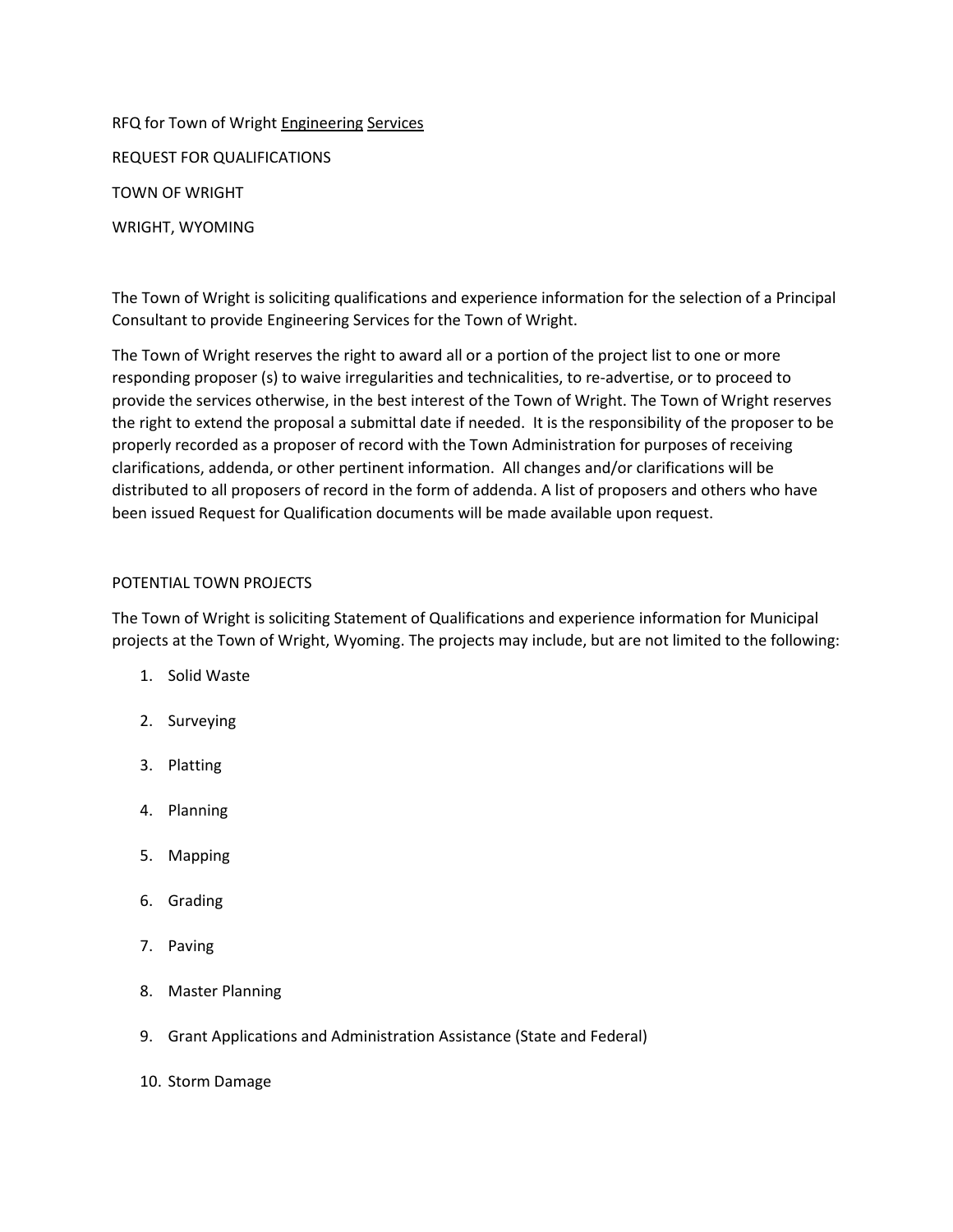## PROPOSAL SUBMISSION:

Proposers should submit five (5) total copies of their Statement of Qualifications. Proposals should include:

- 1. Professional qualifications, to be compared and analyzed for ability to perform satisfactory services is required. These qualifications should include:
- 1. General description or firm including company organization structure, company size and history. Recent experience with comparable Town or other public projects, experience with local construction conditions, experience with Town projects and regulations.
- 2. Identification of key personnel in firm who will work with the design, field engineering, and other project roles for the project.
- 3. Evidence of general liability and professional liability insurance.
- 4. Standard Hourly Rate Sheet

Pursuant to state and federal regulations, a qualifications-based selection process will be used to select a consultant as the Town Engineer, the following information and criteria will be used to evaluate and rank responses:

# Work-Related Experience-35%

Provide a list and description of similar projects you have provided services for in the past five (5) years.

Include examples of projects with the following disciplines: road design, construction administration, pathway design, drainage design, site grading, other municipal related projects.

# Previous Municipal Experience-25%

Describe your firm's previous experience, if any, with municipal clients similar to the Town of Wright

# Personnel Qualifications-20%

Describe your team and the roles of key personnel. List qualifications and experience of key staff assigned to the work, and their ability to perform the required services.

# Ability to Meet Schedule-10%

Describe how your firm would manage resources to meet specific project schedules.

# County, State and Federal Agency Experience-10%

Describe your firm's experience with working with Campbell County, Wyoming Agencies (WYDOT, SLIB, WBC, etc.) on local issues, partnering on projects and in securing funding for projects.